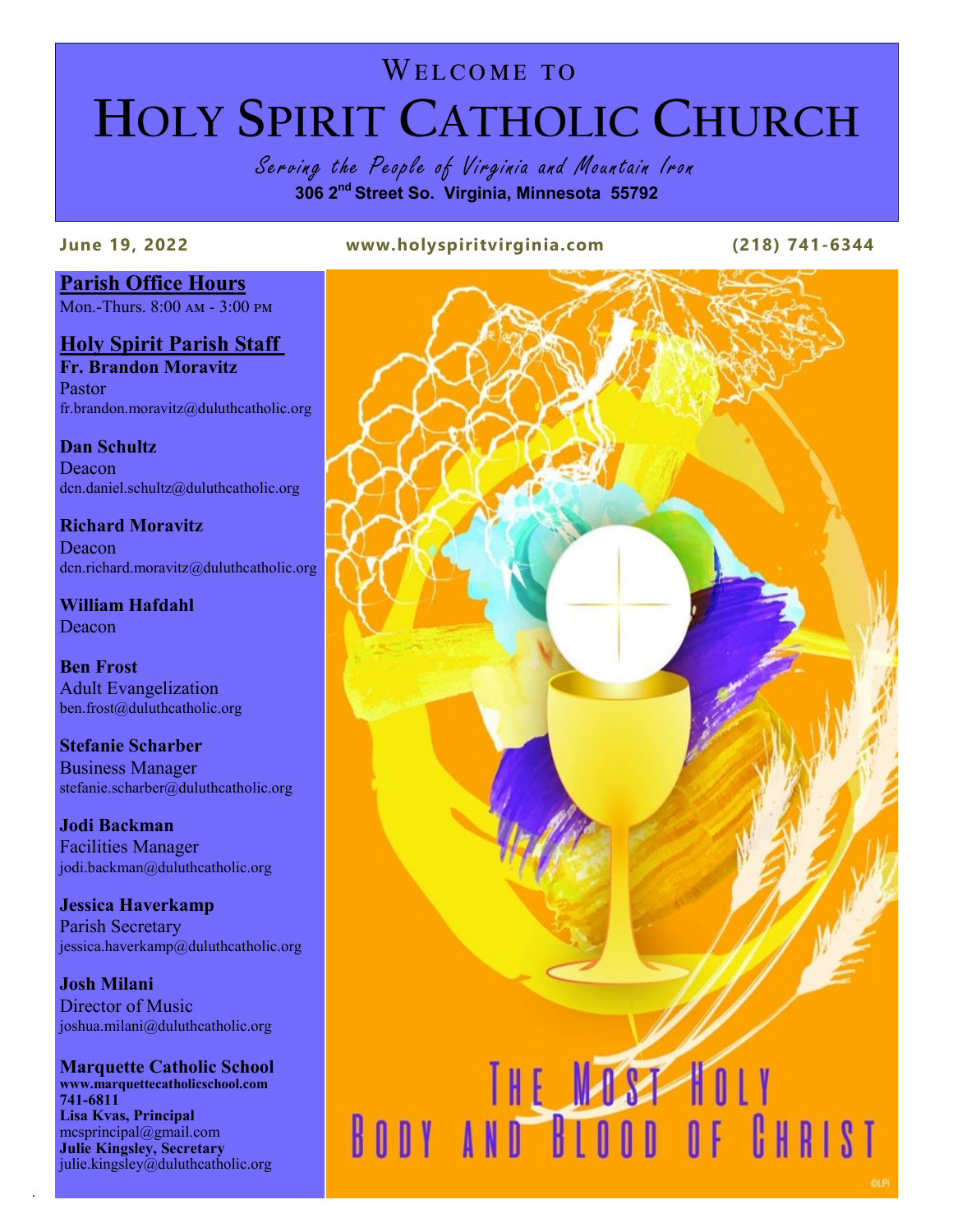| Testimony of Faith |  |  |  |
|--------------------|--|--|--|
|--------------------|--|--|--|

# **Stewardship of Treasure**

**June 12, 2022**

**Envelopes/Plate ….…….\$2529.00**

**Online Giving/ACH.......\$1,697.95**

**Weekly Goal…...……....\$9,712.00**

**Received to Date……\$455,016.10**

**Annual Goal 21-22....\$505,000.00**

### **United Catholic Appeal 2022**

**Goal**………………....\$68,882.37 **Total Received**..........\$20,319.14

**Marquette Catholic School Endowment Fund Balance:** *\$132,253.61*

**Holy Spirit Endowment Fund Balance** *\$47,852.87*

**Marriage:** Contact parish office as soon as possible and at least **6 months prior** to desired wedding date.

**Baptism:** Infant baptism during Mass or privately. Call parish to arrange pre-baptism parent session or request information. Forms available on the parish website.

**Anointing of the Sick:** Call the Parish office to schedule Sacrament or Communion calls for the homebound.

**Prayer Warrior Team:**  Please call Donna Strumbell at 218-290-3767.

.

# **A Priest by Lacordaire**

*To live in the midst of the world without wishing its pleasures; To be a member of each family, yet belonging to none; To share all suffering; to penetrate all secrets; To heal all wounds; to go from men to God and offer Him their prayers; To return from God to men to bring pardon and hope; To have a heart of fire for Charity, and a heart of bronze for Chastity To teach and to pardon, console and bless always. My God, what a life; and it is yours, O priest of Jesus Christ.*

Greetings Holy Spirit Parish!

This weekend I am blessed to celebrate my Ten-Year Anniversary as a priest of the Diocese of Duluth. I have found myself reflecting on the joy, the suffering, and the hope in my heart for the days ahead as a priest. It's been one heck of journey these last ten years – I would have never imagined both the intensity of the joys and the sufferings when I was laying on the Cathedral floor ten years ago surrendering my life to Jesus!

When I consider the joys, I immediately think of those who have come to know and love Jesus through my priesthood. It gives me joy to think about all of the Weddings, First Communions, Confirmations, Confessions, RCIA candidates that have been brought into the Catholic Faith, and the powerful healings that have happened in people's life through counseling and intercessory prayer. I think of those I have been blessed to work with, those I have been blessed to sit around a dinner table with, those who have loved me and been so generous in love and goodness. The joys of the priesthood are so intense that they outweigh the profound suffering that has also come over the last ten years. The greatest joy of my life as a priest, by far, was journeying with Marc Westerbur during his intimate walk with the Lord through ALS. Those days were the highlight of my priesthood. It was through Marc's offering his life to the Lord, that I saw firsthand what it truly meant to unite one's suffering with Jesus for the glory of God. Marc…pray for us!

Since being ordained ten years ago there has been great suffering. One of my dear friends in seminary tragically took his life not long after being ordained, two other classmates died to sickness, our Bishop died of a heart attack, I lost my two closest priest friends in Drew Braun and Ryan Moravitz who discerned to leave active ministry. I think of the number of very difficult deaths and suicides where I have sat in the midst of the depths of darkness and suffering. I think of the numerous nights of being alone and lonely, feeling disconnected and lost. I think of those who have hurt me and those who I have hurt and the wounds that come to and from the priesthood. I think of the suffering of trying to lead through COVID and all the political strife of our day. I think of the suffering in my family and trying to find the balance of helping and surrendering. The suffering has been great the last ten years of priesthood.

In the midst of the joys and the sufferings I still have tremendous hope for my life as a priest, for our parish and school, for our Diocese, for our country and for the world. I hope I can learn to slow down. I hope I can learn to be more approachable. I hope I can listen more than I react. I hope I can live in joy. I hope I can grow in prayer. I hope I can love my enemies. I hope I can learn to be more humble. I hope our parish can continue to grow. I hope my next assignment is a Divine appointment. I hope we can grow our school. I hope we can get a new location for our school and parish. I hope we can ignite and convict people to be committed to a life of prayer. I hope we can have Adoration 24-7. I hope we can be different than the world. I hope I can somehow bring healing more than hurt. I hope our Diocese can move into the light. I hope Bishop Daniel is given great vision. I hope more young men will say Yes to the call to priesthood. I hope our country can become more Christ centered than ME-centered. I hope the Lord will bring peace. I hope abortion will come to an end. I hope the violence will stop. I hope Jesus comes soon to save the world!

To all who read this – thank you for loving me. In a particular way I thank my mom, dad, siblings, nieces and nephews for being the group of people who will always love me and never leave me. You are a gift! I also ask those who read this – to please pray daily for me and for all priests. We chose this life with the hope of leading people to Jesus – yet so much else ends up distracting from that mission and hope.

Pray for us!

I love you all more than you know!

Fr. B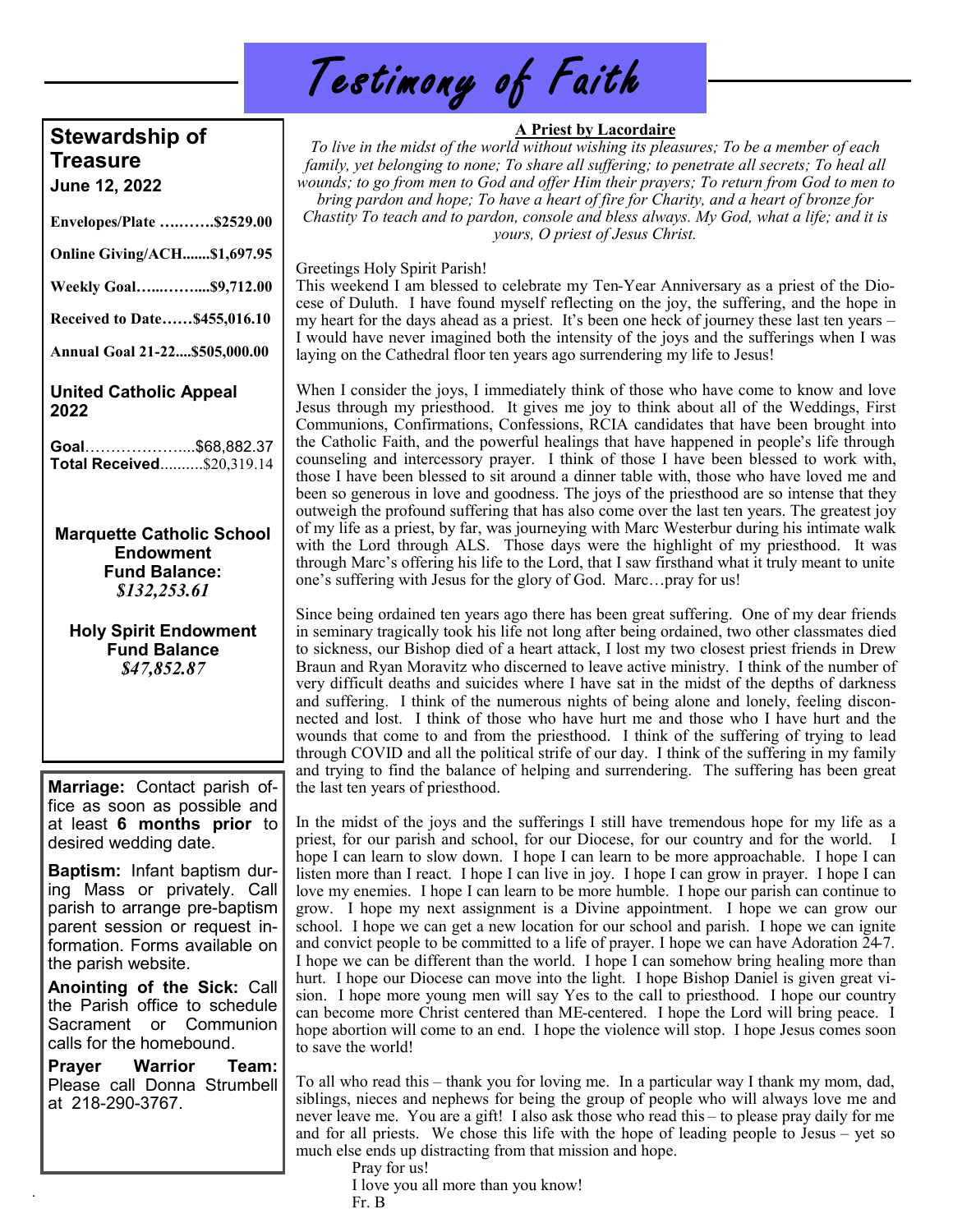# Parish News

#### **Please Note: Mass changes to Week of Totus Tuus, June 27-30.**

There will be no 8:30am Mass this week—there will be Mass at 11:15am on those days.

Evening Mass at 5:30 will stay the same on Mon. and Wed.

Adoration will continue—but there will be Mass during that 11:15 time slot.

#### **\*\*during summer months the bulletin will be available every 2 weeks\*\***

# **Totus Tuus Starts This Week:**

Greetings friends! Summer is here. Are your kids or grandkids looking for fantastic opportunity to grow in friendship and faith? Please invite them to attend Totus Tuus which happens this week! (June 26-July 1st) Totus Tuus in a Catholic summer camp experience that serves both elementary and high school students. To learn more about Totus Tuus please pick up a registration form in the church gathering space or church office. You can also find that information on our website at [www.holyspiritvirginia.com](http://www.holyspiritvirginia.com/)

# **Summer Adoration of the Holy Eucharist**

Our Summer Adoration schedule will be Tuesdays & Thursdays, 9:00 am—9:00pm, and will continue through the summer. Please stop in to spend time in prayer, silence, and adoration of Our Lord—He is waiting for you! There is a new sign up board in the gathering space.

#### **Respect Life News St. Gianna Life Ministry**

.

.

**Happy Father's Day!** Through the intercession of St. Joseph, patron of fathers, may all fathers come to know the irreplaceable role they have in their children's lives and the responsibility they have in welcoming God's gift of life.

**Rummage Sale** to benefit the pregnancy care center. Rummage sale is July 22 and 23 at the True Hope Fellowship Church, 1 Sunrise Drive in Midway. If you would like to donate items for the sale, all items should be dropped off by July 10. Items should be clean and in good condition. NO clothing, please (housewares, kids toy, men's items, etc. are accepted.) If questions concerning drop off times, call 218-994-1246 (Carolyn).

#### **Formed Feature of the Week: FORMED.org Feature**

**The Sacred Heart of Jesus-Formed Now (30 min)** Using passages from Sacred Scripture, Dr. Tim Gray and Dr. Ben Akers discuss the Church's teaching on the Sacred Heart of Jesus devotion and its background. The feast of the Sacred Heart of Jesus is June 24.

### **Augustine Institute Kiosk Feature:**

#### **Augustine Institute Kiosk Feature**

**Evangelization: It Was Never Meant to be Complicated (CD)** Monsignor Thomas Richter encourages Catholics to become passionate about spreading God's good news to everyone around us. Monsignor Richter helps us to understand that evangelization is quite simple. All we need in order to be effective evangelizers is a heart close to Christ. This exciting new talk is a great resource for learning how to evangelize in our everyday lives.

#### **One goes on pilgrimage to ask God for the grace needed to live more generously one's Christian vocation.**

(The Vatican's Directory on Popular Piety and the Liturgy)

Resurrection and St. Joseph Parish in Eveleth and Gilbert invite you to join us as we visit some of the remarkable sites of pilgrimage located in beautiful Northern Minnesota! The sites we will be visiting include: Father Baraga's Cross, Holy Spirit Church in Two Harbors, a Prayer Trail, and a Shrine to Mary. Join us on Wednesday, July 13, 2022 for a day filled with rich experiences and fellowship with others. The cost of the bus is \$30.00 per person. We only have a limited number of seats on the bus so please let us know as soon as possible if you are interested. For a more detailed itinerary please contact the parish office at 218-744-3277 or email Janine at rsjoutreach@gmail.com.

# **WORLDPRIEST ANNUAL GLOBAL RO-**

**SARY RELAY** for the sanctification of Priests.

Join the Mothers of Priests on Fri., June 24, at 4pm, at Holy Rosary Cathedral in Duluth, to pray a rosary for our priests. With a special intention for Deacon Daniel Hammer and Deacon Scott Padrnos. If you are unable to be present, please pray the Luminous Mysteries at 4pm.

St. John Vianny, pray for us.

#### **First Communion Families:**

First Communion Pictures are ready to be picked up in the Parish office. Office Hours are Mon-Fri 8am-3pm.